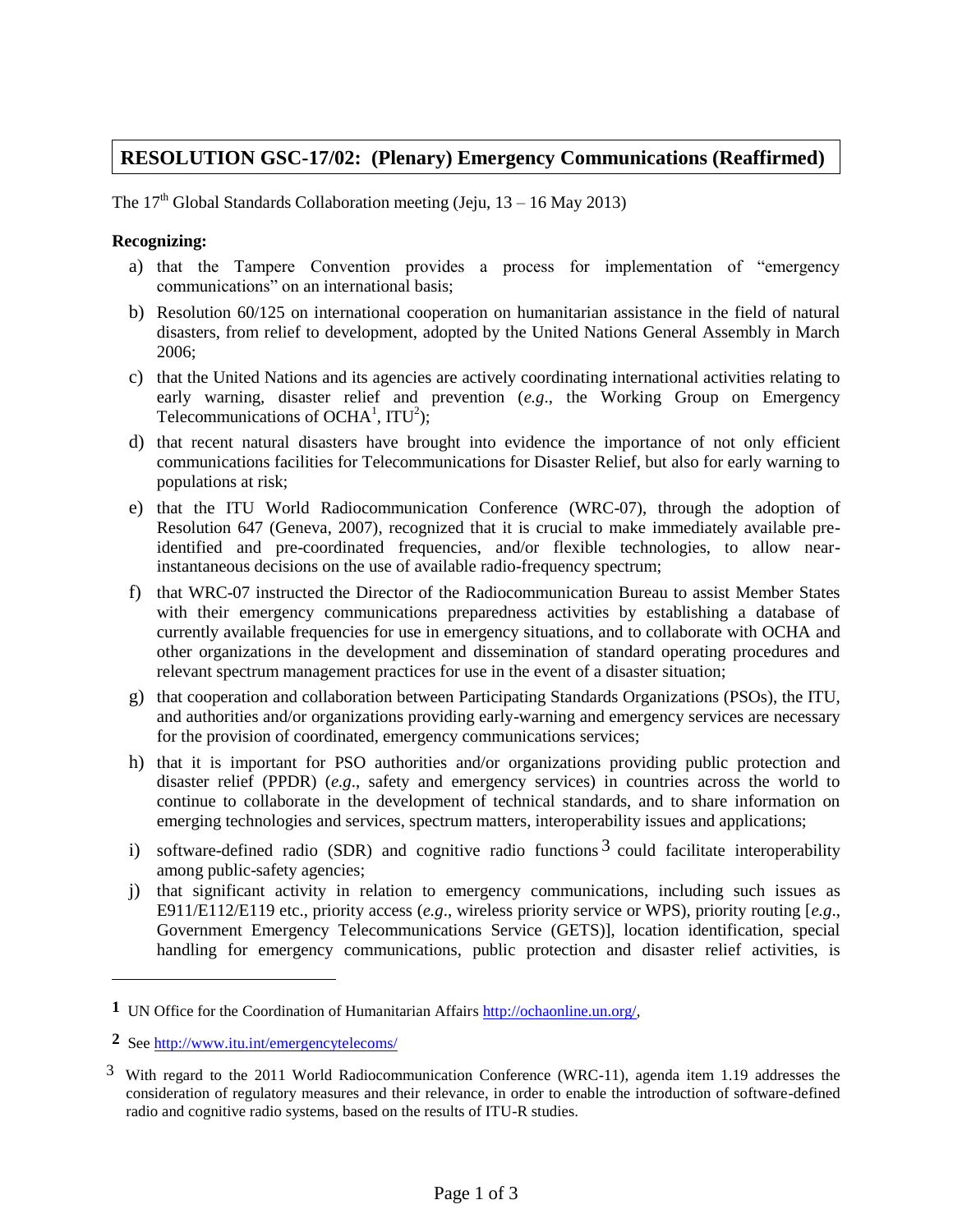currently being undertaken and expedited in ITU and a range of national, regional and international Standards Development Organizations (SDOs);

- k) that future applications for emergency communications will utilize narrowband, wideband, and broadband techniques in fixed, mobile, Internet, broadcast and other electronic communications networks; and
- l) that in the future, operations that were available and effective in a circuit-switched network (e.g., PSTN), for example, traffic pre-emption, flow control, refusal, and preferential access, may not be possible or effective in current and future packet-based networks unless those needs are identified and communicated to those doing the standardization.<sup>4</sup>

## **Considering:**

- a) that emergency communications can be partitioned into concerns covering communication (1) from individuals/organizations<sup>5</sup> to authorities and/or organizations providing emergency services, (2) between and among such authorities, (3) from such authorities to individuals/organizations and (4) among affected individuals and organizations;
- b) that it is important for PSOs, authorities and/or organizations providing emergency services in countries across the world to continue to collaborate in the development of technical standards, common definitions and terminology, and to share information on emerging technologies and services that can be used for emergency communications; and
- c) that emergency communications facilities are needed not only on legacy systems, but also in future systems.

## **Resolves:**

 $\overline{a}$ 

- 1) to establish a continuing area of work on "emergency communications" to further encourage cooperation and the sharing of information among SDOs, ITU, and others working on standardization activities relating to communications in emergency situations, in particular addressing:
	- communications from individuals/organizations to authorities;
	- communications between and among authorities;
	- communications from authorities to individuals/organizations; and
	- communications among affected individuals/organizations;

including, but not limited to, developing standards applicable to existing and future systems for:

- technical means for delivery of early warnings or alerts from authorities to citizens (*e.g*., in support of disaster prediction and detection);
- priority access to emergency call access numbers;
- provision of location information;

**<sup>4</sup>** For example in the USA the National Security Telecommunications Advisory Committee (NSTAC) studies such things as "potential impact of new technologies on NS/EP telecommunications," and makes recommendations to the President of the United States. http://www.ncs.gov/nstac/reports/fact\_sheet/NSTAC%20Fact%20Sheet%2003- 09-05.pdf

**<sup>5</sup>** Use of the term "individuals/organizations" is intentionally broad and intended to include citizens, non-citizens and visitors, employer-to-employee emergency communications, as well as employer-to-employer, and also encompasses the unique concerns for persons with disabilities and those individuals who may not be fluent in the language(s) or dialects in use in the locus of the emergency or disaster.